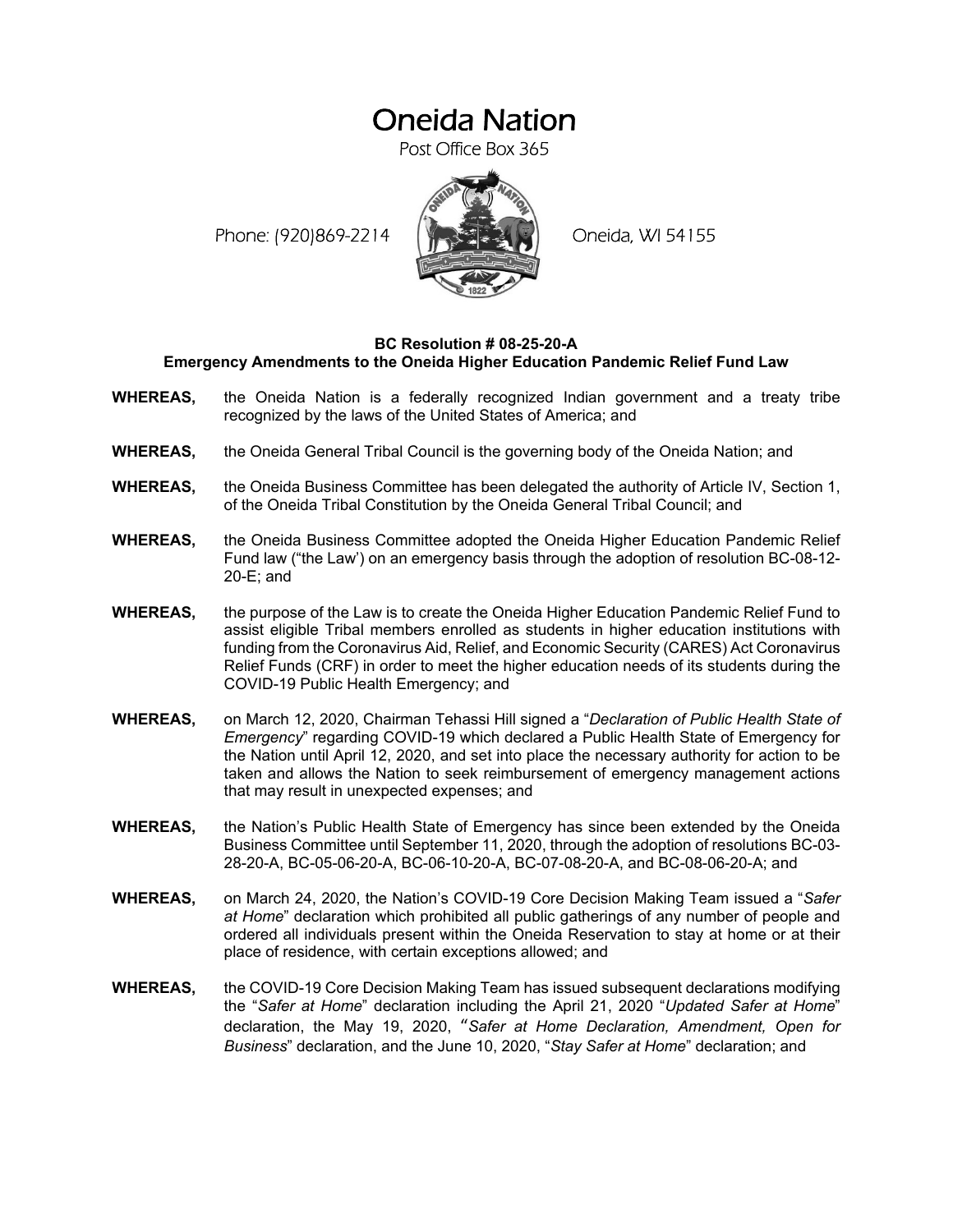- **WHEREAS,** on April 8, 2020, the Oneida Business Committee adopted resolution BC-04-08-20-C titled, "*Tier V Budget Contingency Declared for Remainder of Fiscal Year 2020*" which adopted Tier V budget reductions from the Budget Contingency Plan in accordance with the Budget Management and Control law, and included five percent (5%) mandatory budget cuts across the Nation and reduction of all funding to essential services only; and
- **WHEREAS,** the Oneida Business Committee also adopted resolution BC-04-08-20-G titled, "*Reducing the General Tribal Council Higher Education Scholarship Payments for FY2020 and FY2021*" which provided that the General Tribal Council Higher Education Scholarship be reduced to five thousand dollars (\$5,000) per year; and
- **WHEREAS,** emergency amendments to the Law are being proposed to clarify the intent of the Law and ensure proper effectuation of the Law; and
- **WHEREAS,** the emergency amendments to the Law add a definition for the term "accredited;" and
- **WHEREAS,** the emergency amendments to the Law revise the definition for "higher education institution" so it is clarified that the higher education institution must be accredited; and
- **WHEREAS,** the emergency amendments to the Law include transportation costs in the definition for "room and board;" and
- **WHEREAS,** the emergency amendments to the Law clarify that all student expenses, not just room and board and classroom requirements, shall be paid directly to the student, whom shall be responsible for maintaining and submitting receipts or other proof of expenditures by December 15, 2020; and
- **WHEREAS,** the Legislative Procedures Act authorizes the Oneida Business Committee to amend legislation on an emergency basis when the legislation is necessary for the immediate preservation of the public health, safety, or general welfare of the Reservation population, and the amendment of the legislation is required sooner than would be possible under the Legislative Procedures Act; and
- **WHEREAS,** the emergency amendments to this Law are necessary for the preservation of the general welfare of the Reservation population as the emergency amendments ensure that the Oneida Higher Education Pandemic Relief Fund is utilized for students at accredited higher education institutions, and ensure that the Law better meets the needs of students of the Nation by including transportation costs, and clarifying that all student expenses, not just room and board and classroom requirements, shall be paid directly to the student, whom shall be responsible for maintaining and submitting receipts or other proof of expenditures by December 15, 2020; and
- **WHEREAS,** observance of the requirements under the Legislative Procedures Act for adoption of the amendments to this Law would be contrary to public interest since the 2020 Fall Term for many higher education institutions begins in a couple weeks and the process and requirements of the Legislative Procedures Act cannot be completed in time to ensure that the Oneida Higher Education Pandemic Relief Fund can best meet the needs of eligible students during the 2020 Fall Term; and
- **WHEREAS,** the Legislative Procedures Act does not require a public meeting or fiscal impact statement when considering the adoption of emergency amendments; and